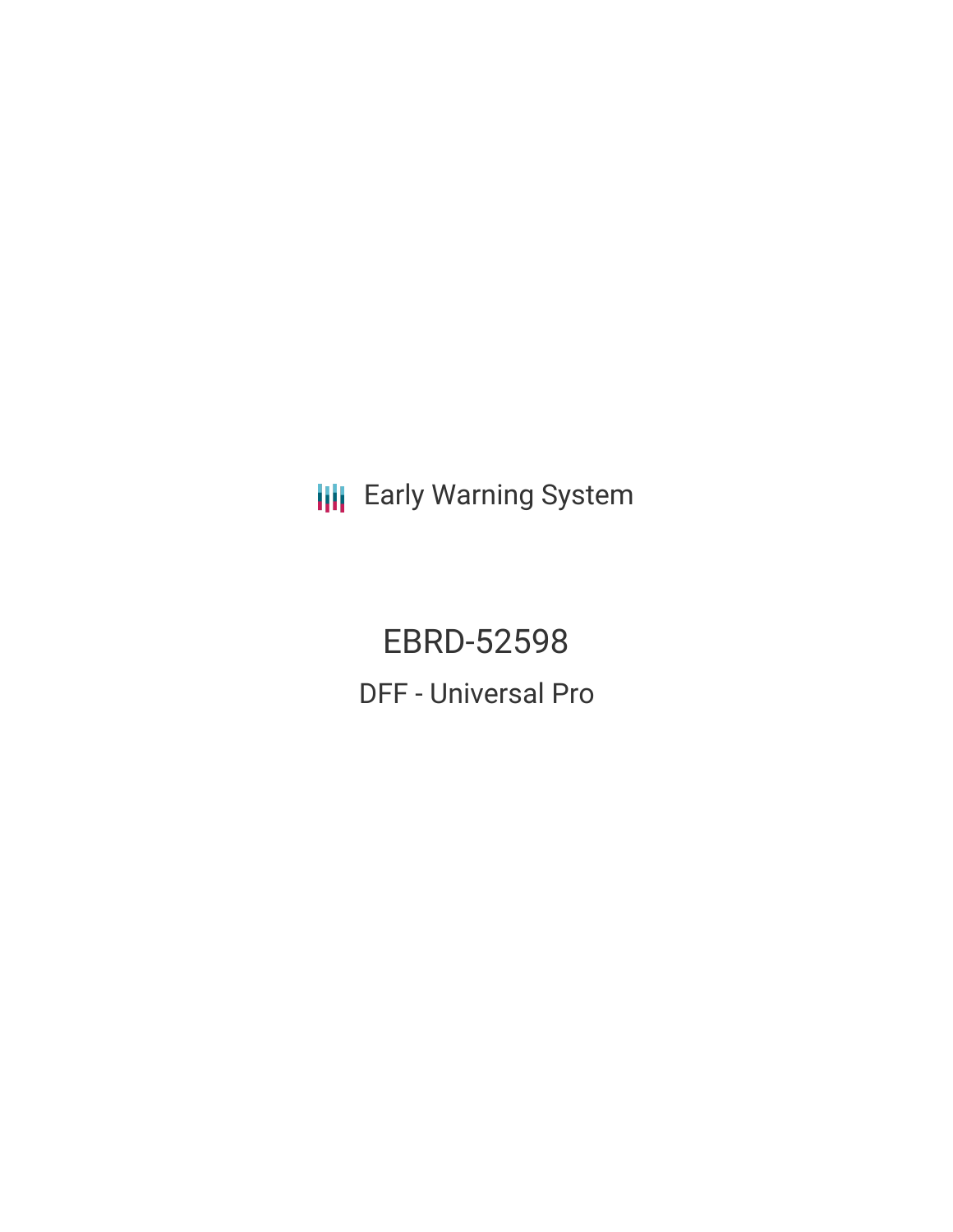

# Early Warning System DFF - Universal Pro

## **Quick Facts**

| <b>Countries</b>               | Azerbaijan                                              |
|--------------------------------|---------------------------------------------------------|
| <b>Specific Location</b>       | Baku                                                    |
| <b>Financial Institutions</b>  | European Bank for Reconstruction and Development (EBRD) |
| <b>Status</b>                  | Approved                                                |
| <b>Bank Risk Rating</b>        | B                                                       |
| <b>Voting Date</b>             | 2021-11-30                                              |
| <b>Borrower</b>                | Universal Pro LLC                                       |
| <b>Sectors</b>                 | Industry and Trade                                      |
| <b>Investment Type(s)</b>      | Loan                                                    |
| <b>Investment Amount (USD)</b> | $$3.50$ million                                         |
| <b>Project Cost (USD)</b>      | \$4.00 million                                          |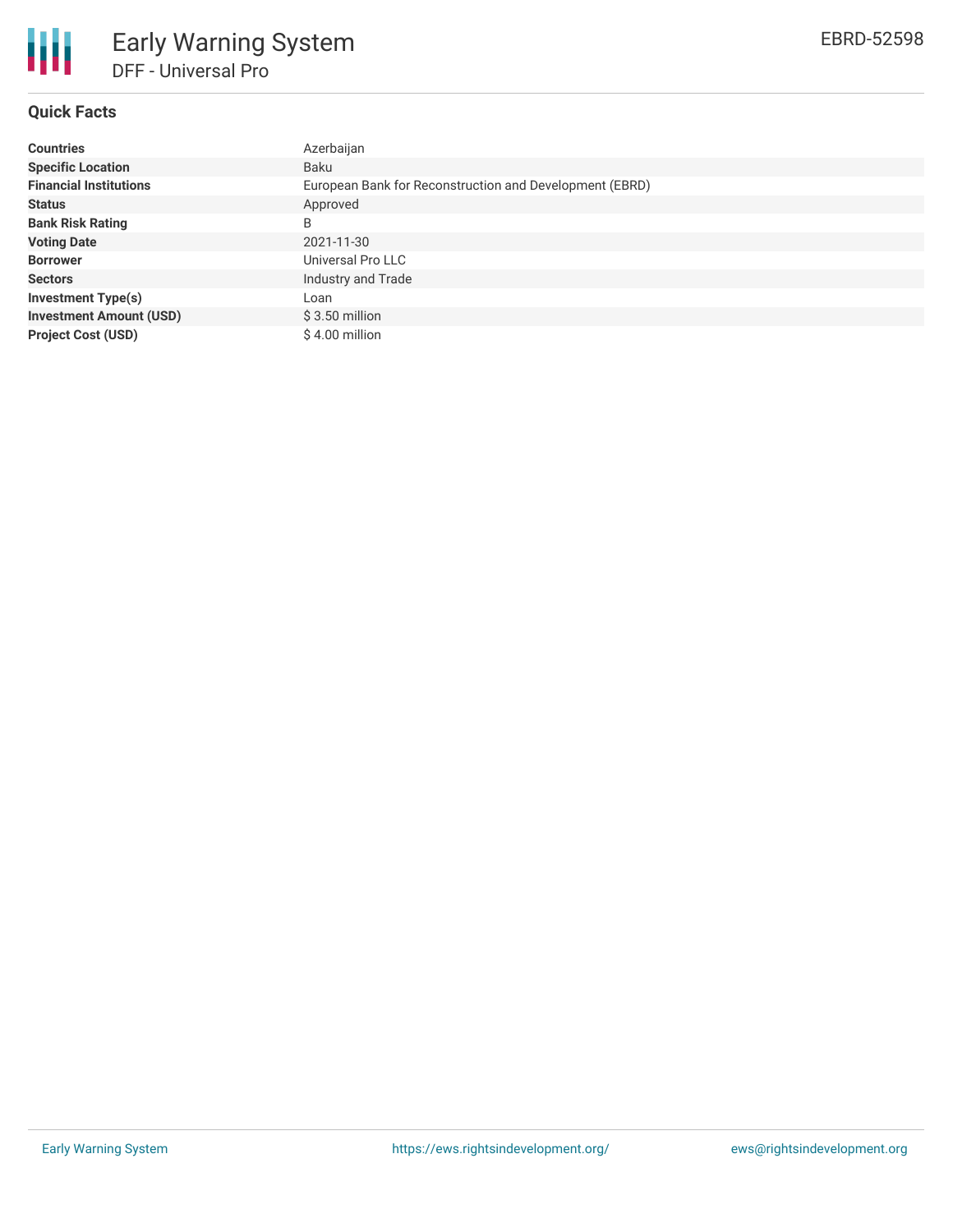

# **Project Description**

According to the Bank's website, the project provides fundig to Universal Pro LLC to finance the construction of a four-storey office building with gross leasable area of 3,700 square meters.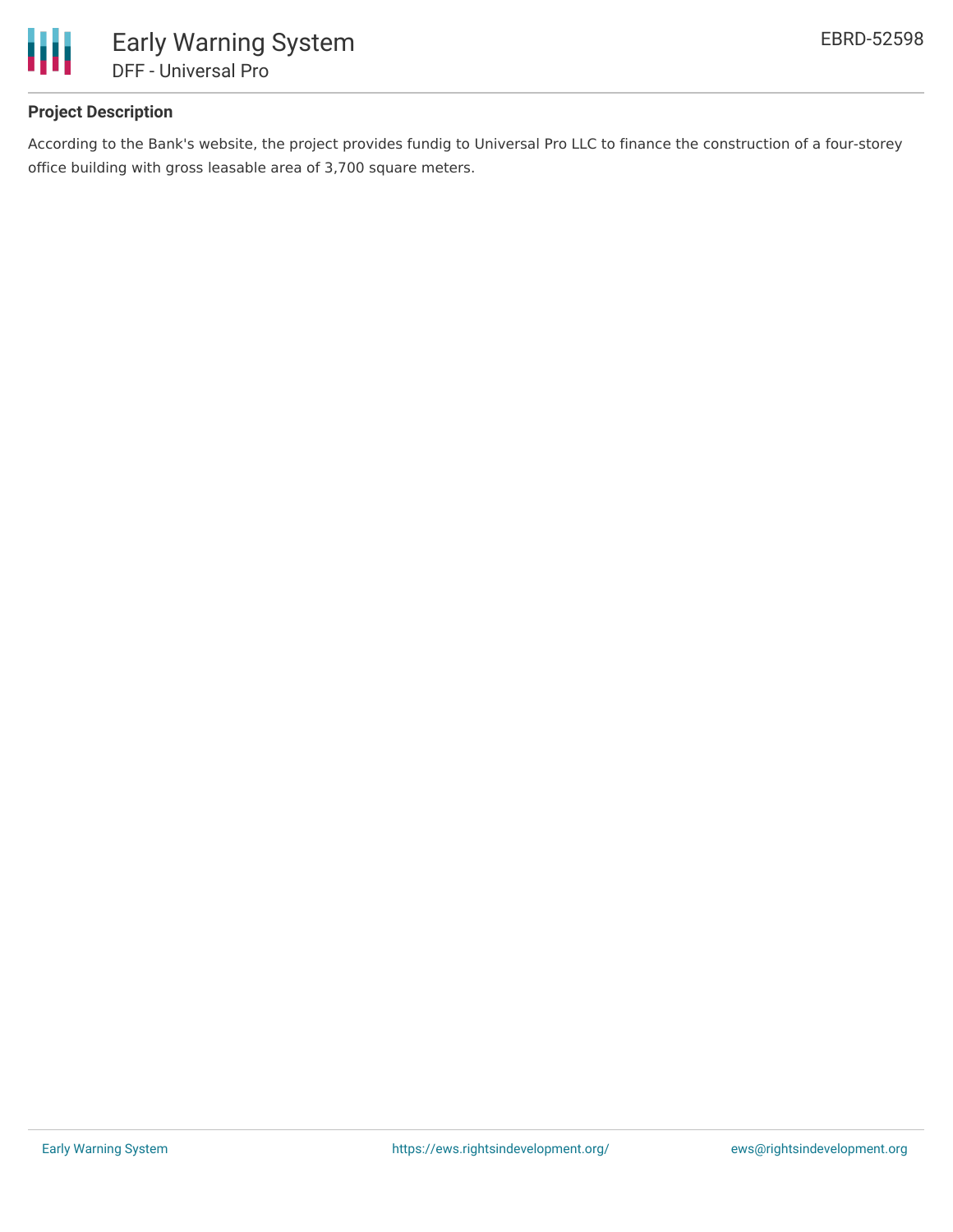

## **Investment Description**

European Bank for Reconstruction and Development (EBRD)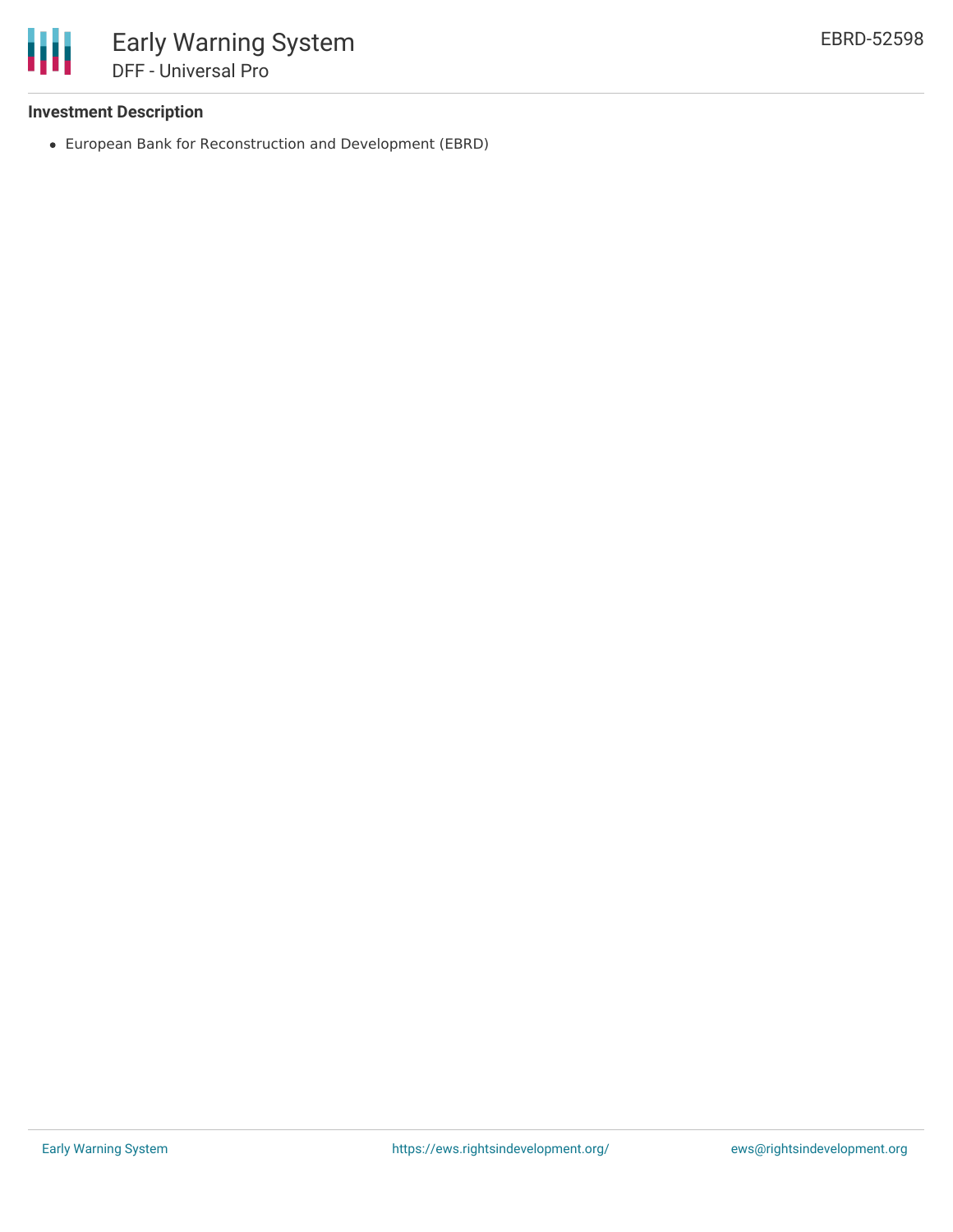

### **Private Actors Description**

Universal Pro LLC is one of the leading companies in Azerbaijan for distribution of construction materials and industrial tools.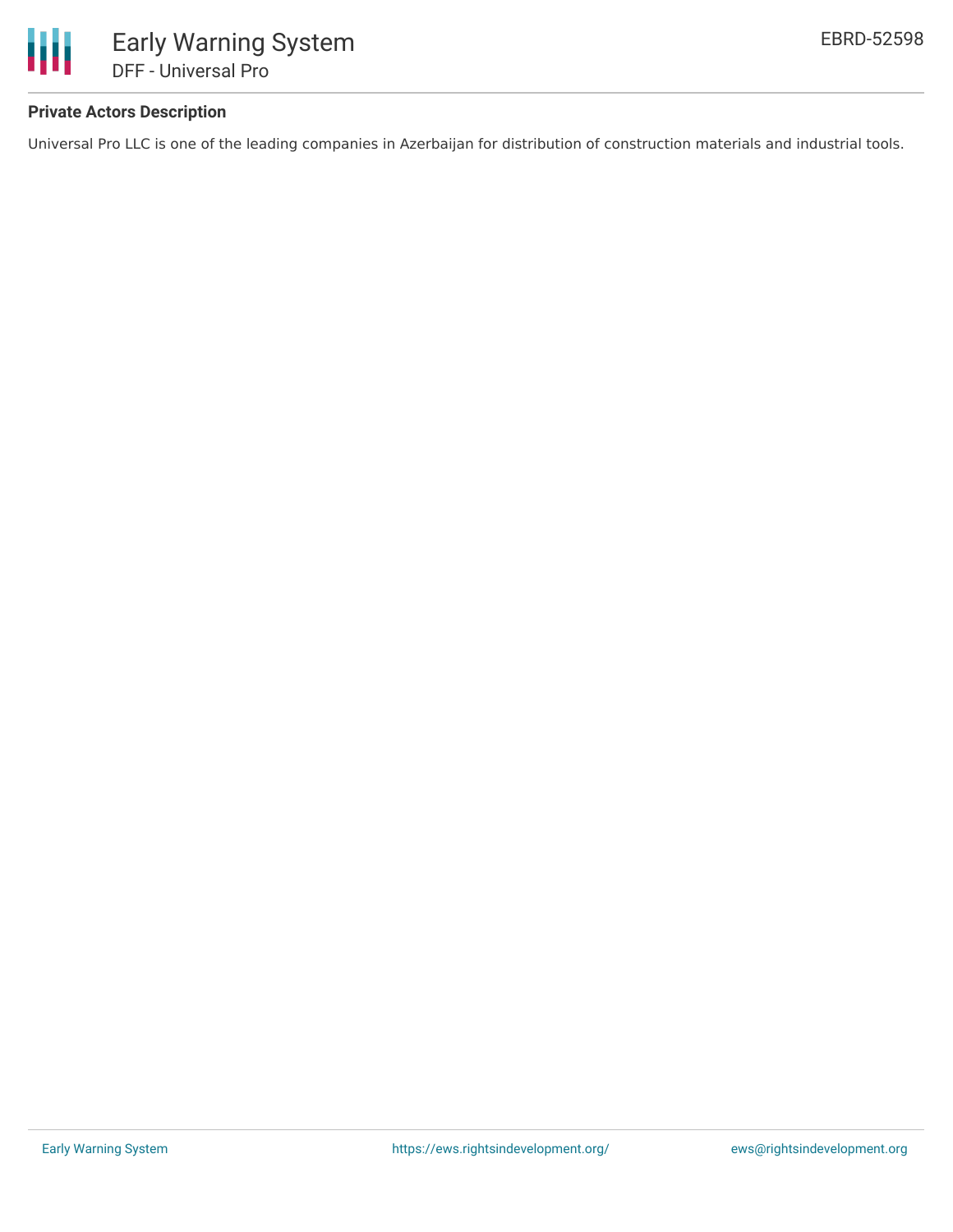

| <b>Private Actor 1</b>   | <b>Private Actor</b><br>* Role | <b>Private Actor</b><br>1 Sector | <b>Relation</b>          | <b>Private Actor 2</b> | <b>Private Actor</b><br>2 Role | <b>Private Actor</b><br>2 Sector |  |
|--------------------------|--------------------------------|----------------------------------|--------------------------|------------------------|--------------------------------|----------------------------------|--|
| $\overline{\phantom{0}}$ |                                |                                  | $\overline{\phantom{0}}$ | Universal Pro LLC      | Client                         | Industry and Trade               |  |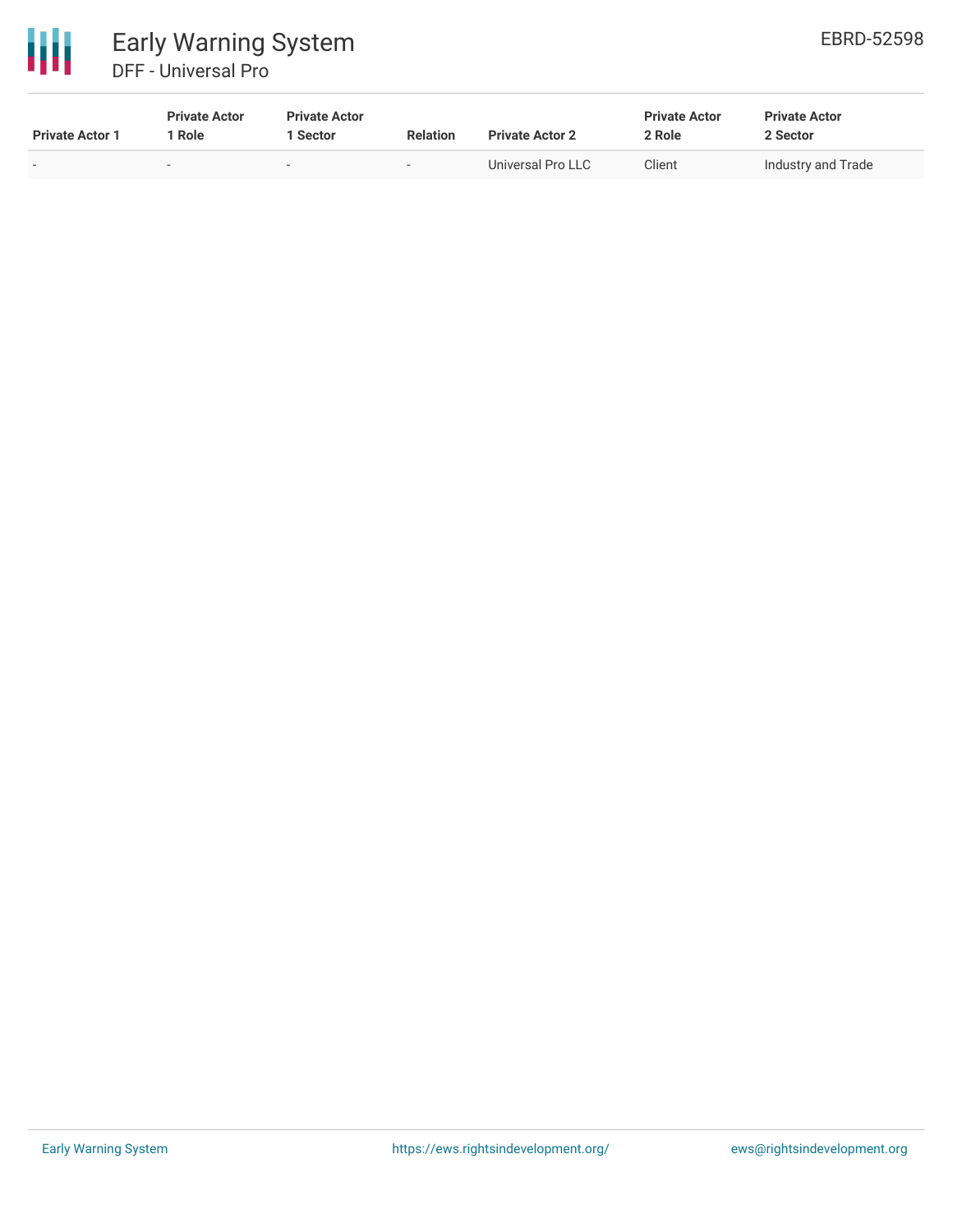#### **Contact Information**

PROJECT CONTACT INFORMATION

Ismayil Aliyev i.aliyev@universalgroup.az +994515550555 http://www.universal-az.com/web/ Izmir street 8, Hyatt Tower 3

#### ACCESS TO INFORMATION

You can request information by emailing: accessinfo@ebrd.com or by using this electronic form: https://www.ebrd.com/eform/information-request

#### ACCOUNTABILITY MECHANISM OF EBRD

The Project Complaint Mechanism (PCM) is the independent complaint mechanism and fact-finding body for people who have been or are likely to be adversely affected by an European Bank for Reconstruction and Development (EBRD)-financed project. If you submit a complaint to the PCM, it may assess compliance with EBRD's own policies and procedures to prevent harm to the environment or communities or it may assist you in resolving the problem that led to the complaint through a dialogue with those implementing the project. Additionally, the PCM has the authority to recommend a project be suspended in the event that harm is imminent.

You can contact the PCM at: pcm@ebrd.com or you can submit a complaint online using an online form at: http://www.ebrd.com/eform/pcm/complaint\_form?language=en

You can learn more about the PCM and how to file a complaint at: http://www.ebrd.com/work-with-us/project-finance/projectcomplaint-mechanism.html